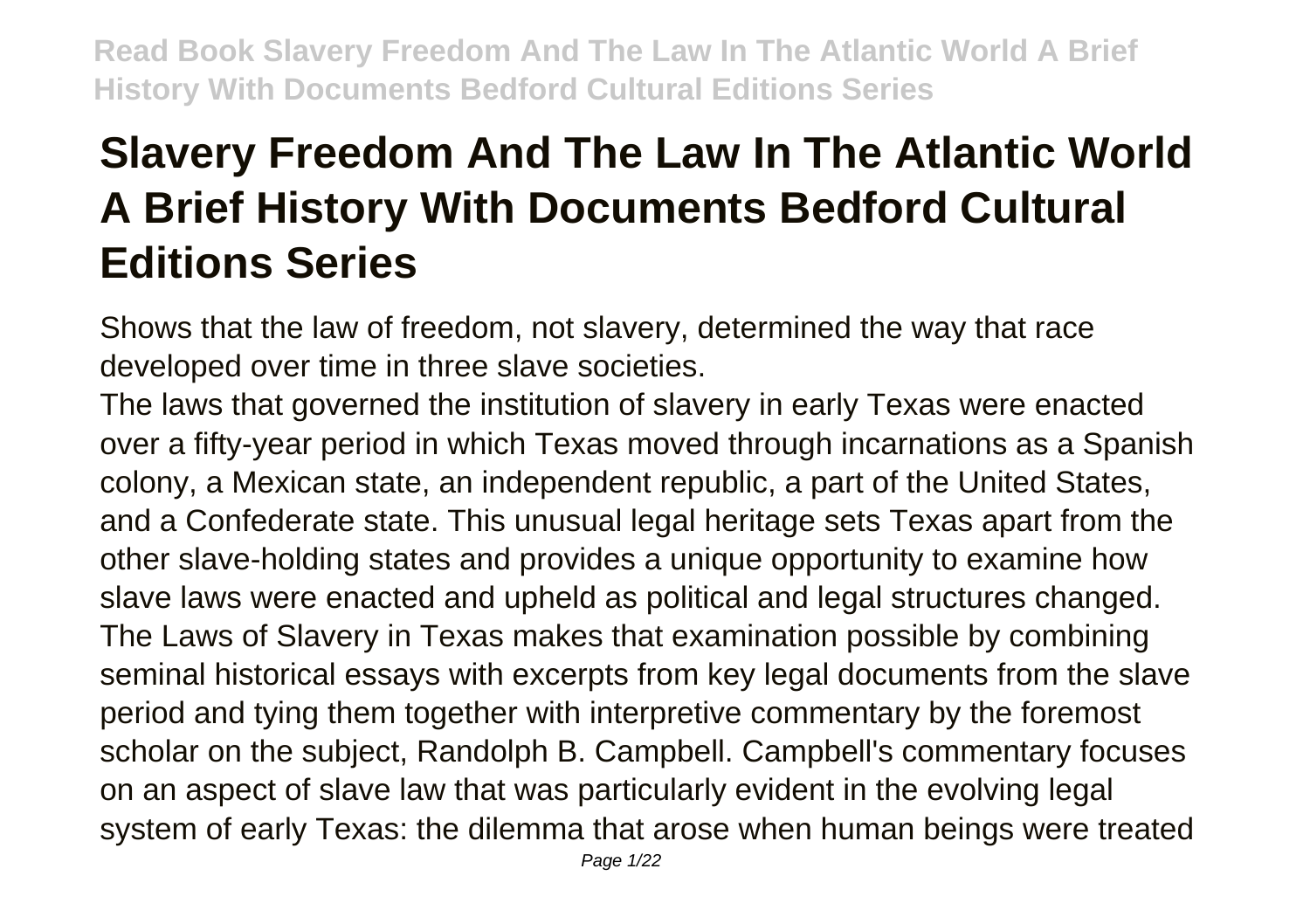as property. As Campbell points out, defining slaves as moveable property, or chattel, presented a serious difficulty to those who wrote and interpreted the law because, unlike any other form of property, slaves were sentient beings. They were held responsible for their crimes, and in numerous other ways statute and case law dealing with slavery recognized the humanness of the enslaved. Attempts to protect the property rights of slave owners led to increasingly restrictive laws—including laws concerning free blacks—that were difficult to uphold. The documents in this collection reveal both the roots of the dilemma and its inevitable outcome.

Fractional Freedoms examines paths to liberty forged in the slaveowning household, and legal claims brought by slaves in colonial Lima. A brilliant and surprising account of the coming of the American Civil War, showing the crucial role of slaves who escaped to Mexico. The Underground Railroad to the North promised salvation to many American slaves before the Civil War. But thousands of people in the south-central United States escaped slavery not by heading north but by crossing the southern border into Mexico, where slavery was abolished in 1837. In South to Freedom, historianAlice L. Baumgartner tells the story of why Mexico abolished slavery and how its increasingly radical antislavery policies fueled the sectional crisis in the United Page 2/22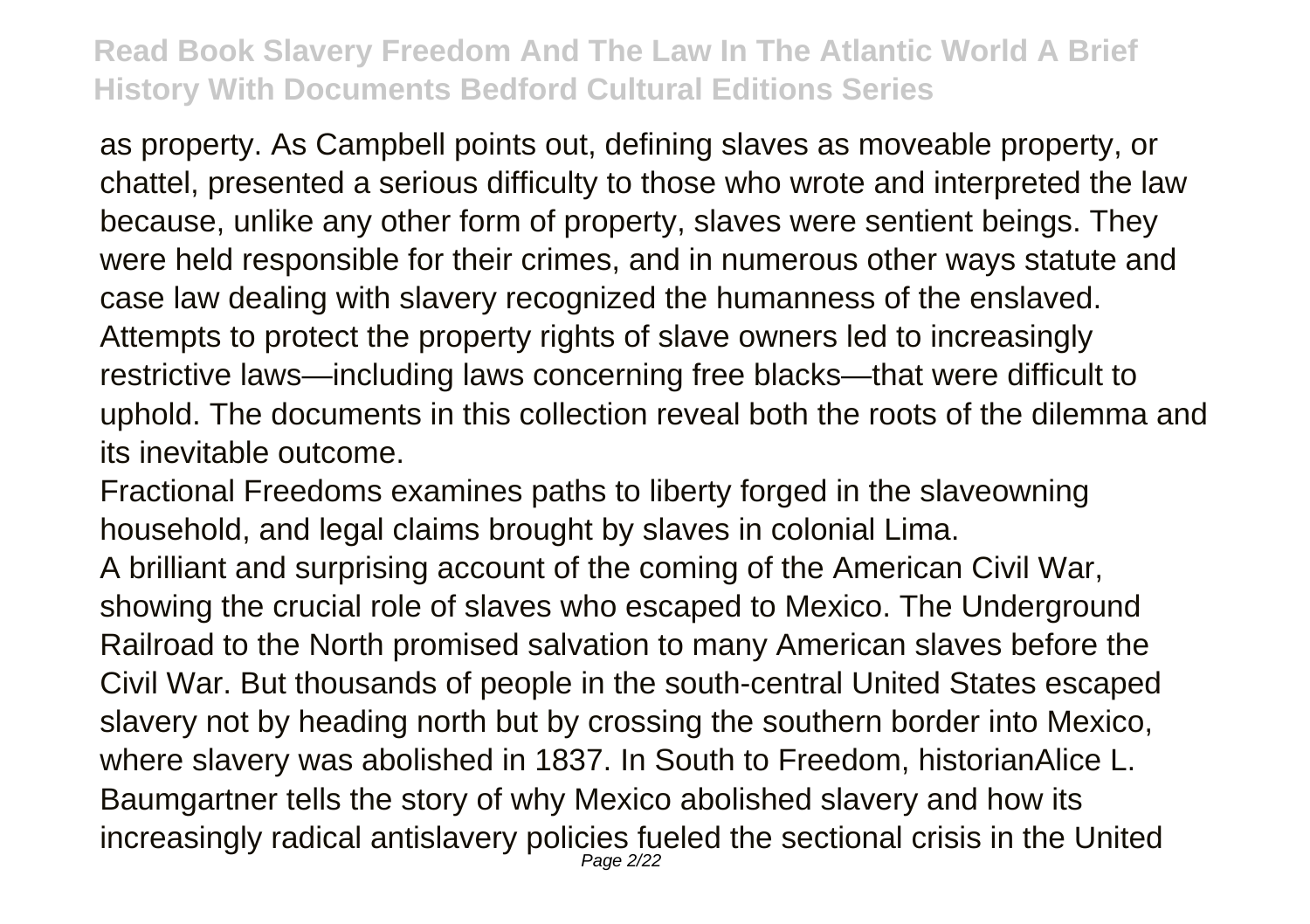States. Southerners hoped that annexing Texas and invading Mexico in the 1840s would stop runaways and secure slavery's future. Instead, the seizure of Alta California and Nuevo México upset the delicate political balance between free and slave states. This is a revelatory and essential new perspective on antebellum America and the causes of the Civil War.

Studies lawsuits to gain freedom for slaves on the grounds of their having traveled to free territory, starting with Somerset v. Stewart (England, 1772), Commonwealth v. Aves (Massachussetts, 1836), Dred Scott v. Sanford, and cases brought questioning the legitimacy of Negro Seamen Acts in the antebellum coastal South. These lawsuits and accounts of them are compared to fugitive slave narratives to shed light on both. The differing impact of freedom obtained from such suits for men and women (women could claim that their children were free, once they were judged free) is examined.

During the era of revolution, independence, and emancipation in the north Atlantic, "slavery" and "freedom" were fluid and contested concepts. Individuals and groups turned to courts of law to define and enforce the status of indigenous Americans, forcibly imported Africans, and colonizing Europeans -- and their progeny. Legal institutions of the state manufactured and mediated a new, dynamic concept of freedom, inventing categories of race and codifying white Page 3/22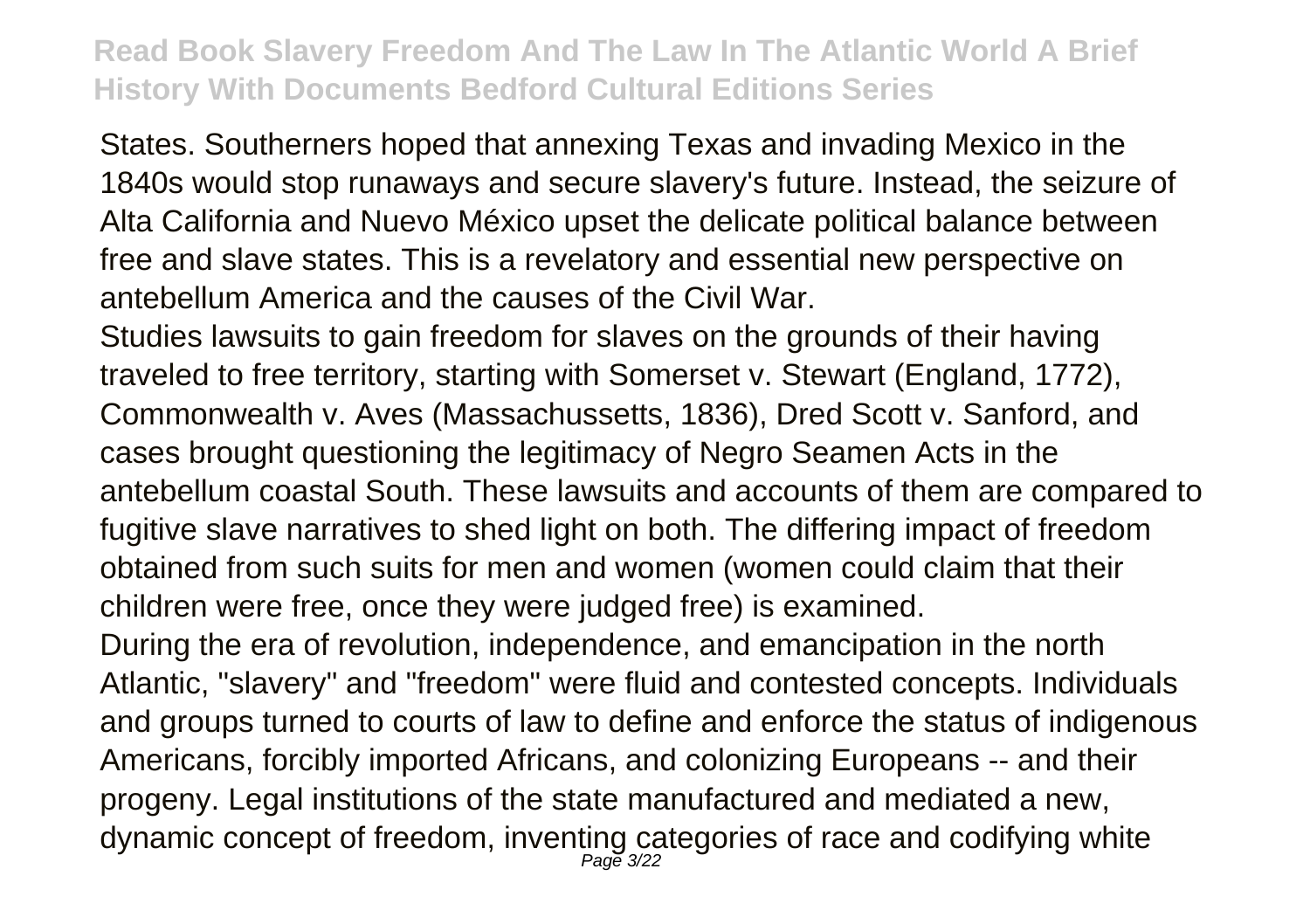privilege. In this collection of documents from the French, British, Spanish, and Portuguese empires, Peabody and Grinberg introduce the voices of slaves, slaveholders, jurists, legislators, and others who struggled to critique, overturn, justify, or simply describe the social order in which they found themselves. Discussion questions, illustrations, a glossary, and a bibliography allow students to analyze these rich documents and discern their lasting influences.

A New York Times Notable Book Selection Winner of the Mark Lynton History Prize Winner of the Anisfield-Wolf Book Award Winner of the Lionel Trilling Book Award A New York Times Critics' Best Book "Excellent... stunning."—Ta-Nehisi Coates This book tells the story of America's original sin—slavery—through politics, law, literature, and above all, through the eyes of enslavedblack people who risked their lives to flee from bondage, thereby forcing the nation to confront the truth about itself. The struggle over slavery divided not only the American nation but also the hearts and minds of individual citizens faced with the timeless problem of when to submit to unjust laws and when to resist. The War Before the War illuminates what brought us to war with ourselves and the terrible legacies of slavery that are with us still.

In these absorbing accounts of five court cases, Jason A. Gillmer offers intimate glimpses into Texas society in the time of slavery. Each story unfolds along Page 4/22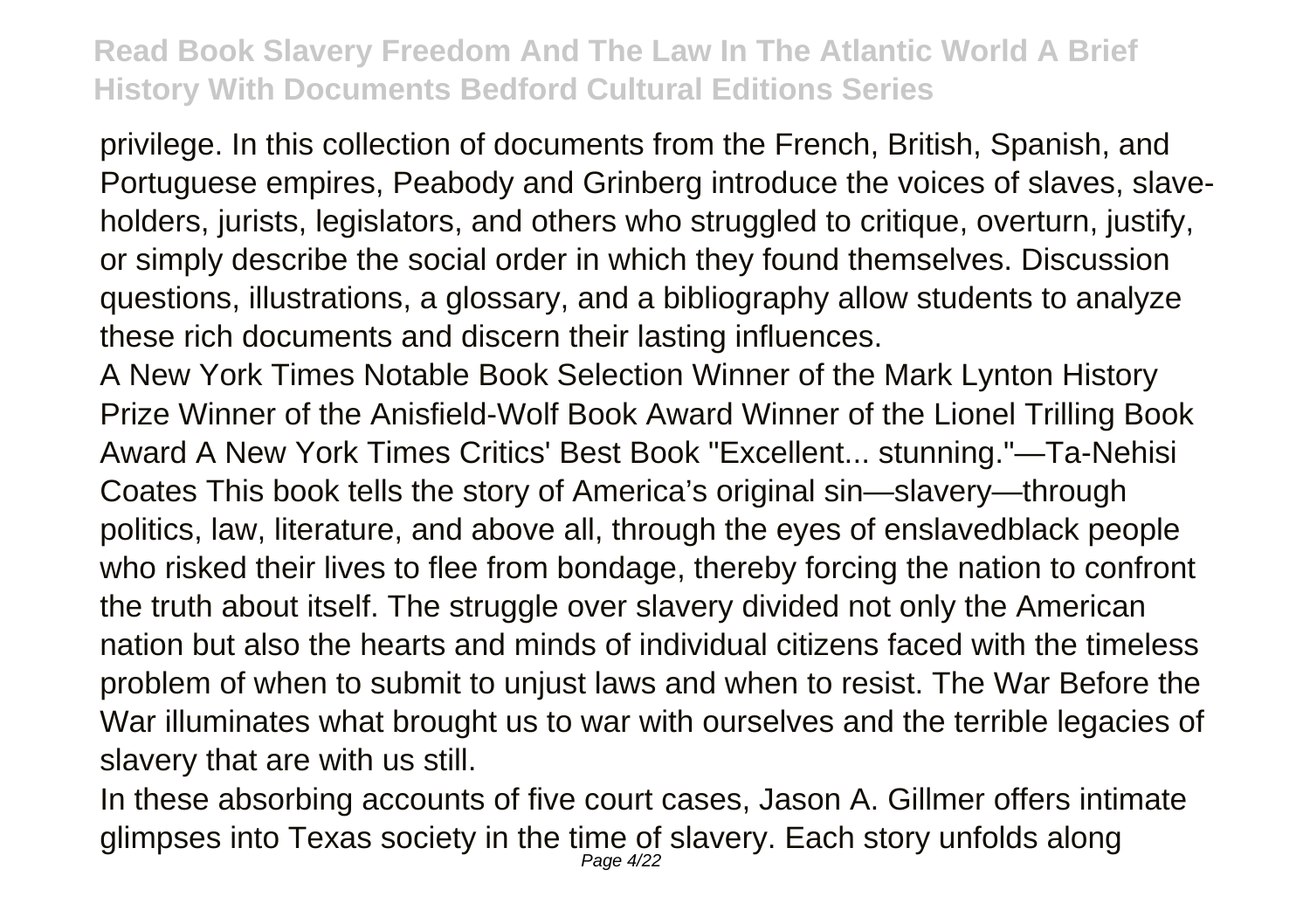boundaries--between men and women, slave and free, black and white, rich and poor, old and young--as rigid social orders are upset in ways that drive people into the courtroom. One case involves a settler in a rural county along the Colorado River, his thirty-year relationship with an enslaved woman, and the claims of their children as heirs. A case in East Texas arose after an owner refused to pay an overseer who had shot one of her slaves. Another case details how a free family of color carved out a life in the sparsely populated marshland of Southeast Texas, only to lose it all as waves of new settlers ?civilized? the county. An enslaved woman in Galveston who was set free in her owner's will--and who got an uncommon level of support from her attorneys--is the subject of another case. In a Central Texas community, as another case recounts, citizens forced a Choctaw native into court in an effort to gain freedom for his slave, a woman who easily ?passed? as white. The cases considered here include Gaines v. Thomas, Clark v. Honey, Brady v. Price, and Webster v. Heard. All of them pitted communal attitudes and values against the exigencies of daily life in an often harsh place. Here are real people in their own words, as gathered from trial records, various legal documents, and many other sources. People of many colors, from diverse backgrounds, weave their way in and out of the narratives. We come to know what mattered most to them--and where those Page 5/22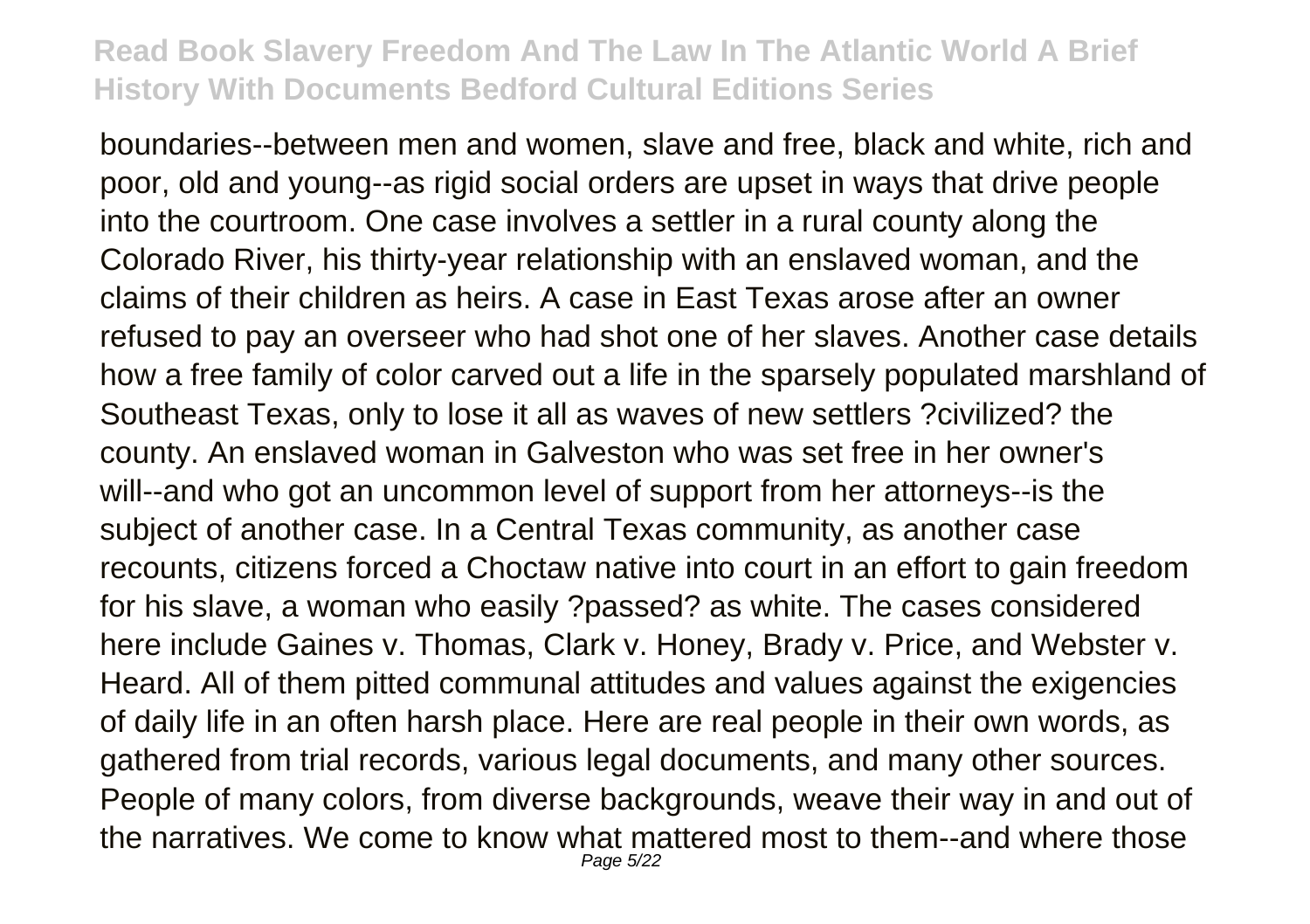personal concerns stood before the law.

The 1850 Fugitive Slave Law, which mandated action to aid in the recovery of runaway slaves and denied fugitives legal rights if they were apprehended, quickly became a focal point in the debate over the future of slavery and the nature of the union. In Making Freedom, R. J. M. Blackett uses the experiences of escaped slaves and those who aided them to explore the inner workings of the Underground Railroad and the enforcement of the Fugitive Slave Law, while shedding light on the political effects of slave escape in southern states, border states, and the North. Blackett highlights the lives of those who escaped, the impact of the fugitive slave cases, and the extent to which slaves planning to escape were aided by free blacks, fellow slaves, and outsiders who went south to entice them to escape. Using these stories of particular individuals, moments, and communities, Blackett shows how slave flight shaped national politics as the South witnessed slavery beginning to collapse and the North experienced a threat to its freedom.

Slavery, Freedom, and the Law in the Atlantic WorldA Brief History with DocumentsMacmillan Higher Education

This volume is the first comprehensive history of the evolving relationship between American slavery and the law from colonial times to the Civil War. As Page 6/22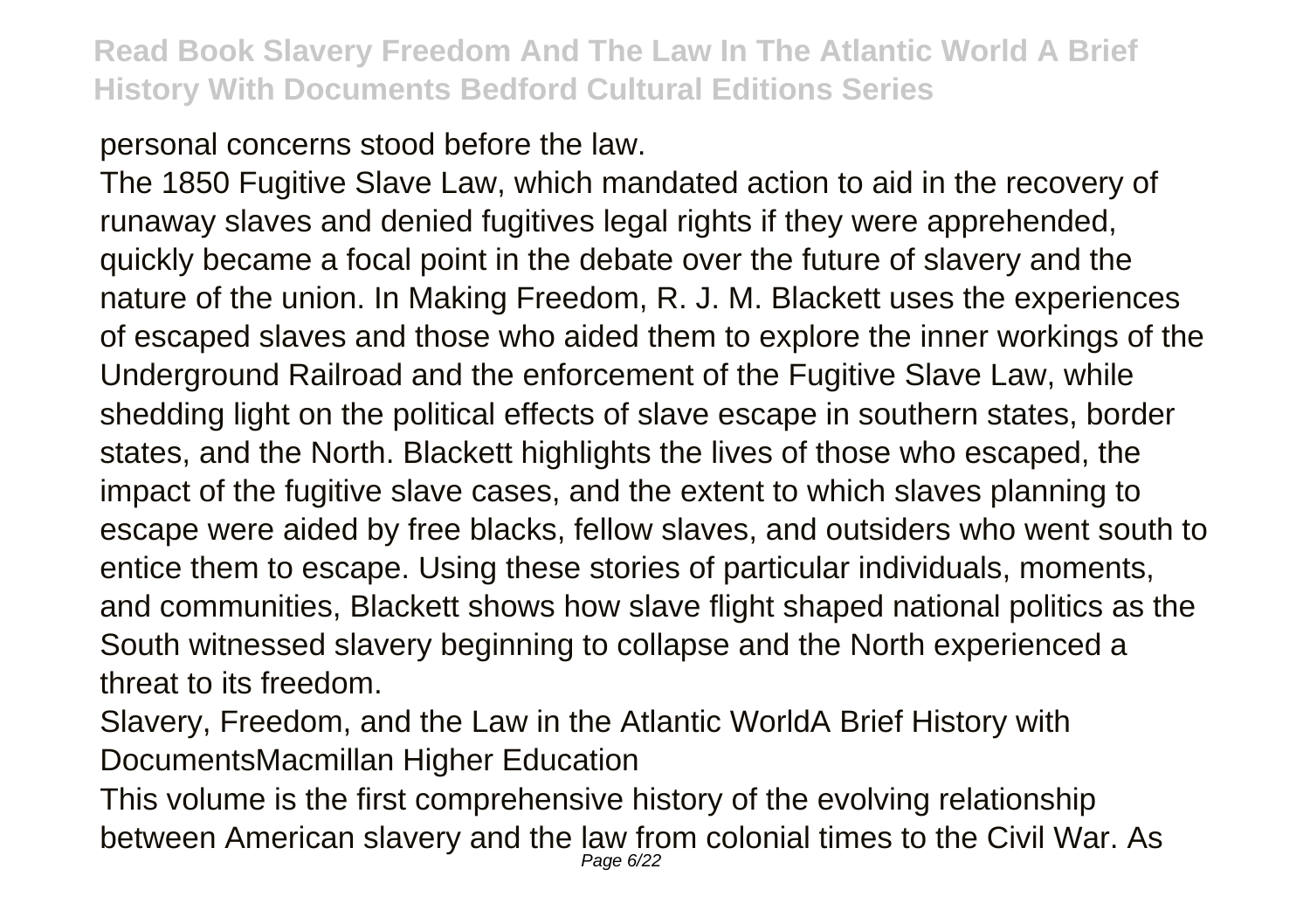Thomas Morris clearly shows, racial slavery came to the English colonies as an institution without strict legal definitions or guidelines. Specifically, he demonstrates that there was no coherent body of law that dealt solely with slaves. Instead, more general legal rules concerning inheritance, mortgages, and transfers of property coexisted with laws pertaining only to slaves. According to Morris, southern lawmakers and judges struggled to reconcile a social order based on slavery with existing English common law (or, in Louisiana, with continental civil law.) Because much was left to local interpretation, laws varied between and even within states. In addition, legal doctrine often differed from local practice. And, as Morris reveals, in the decades leading up to the Civil War, tensions mounted between the legal culture of racial slavery and the competing demands of capitalism and evangelical Christianity.

In an examination of Southern slave law between 1810 and 1860, Mark Tushnet reveals a structured dichotomy between slave labor systems and bourgeois systems of production. Whereas the former rest on the total dominion of the master over the slave and necessitate a concern for the slave's humanity, the latter rest of the purchase by the capitalist of a worker's labor power only and are concerned primarily with economic interest. Focusing on a wide range of issues that include contract and accident law as well as criminal law and the law of Page 7/22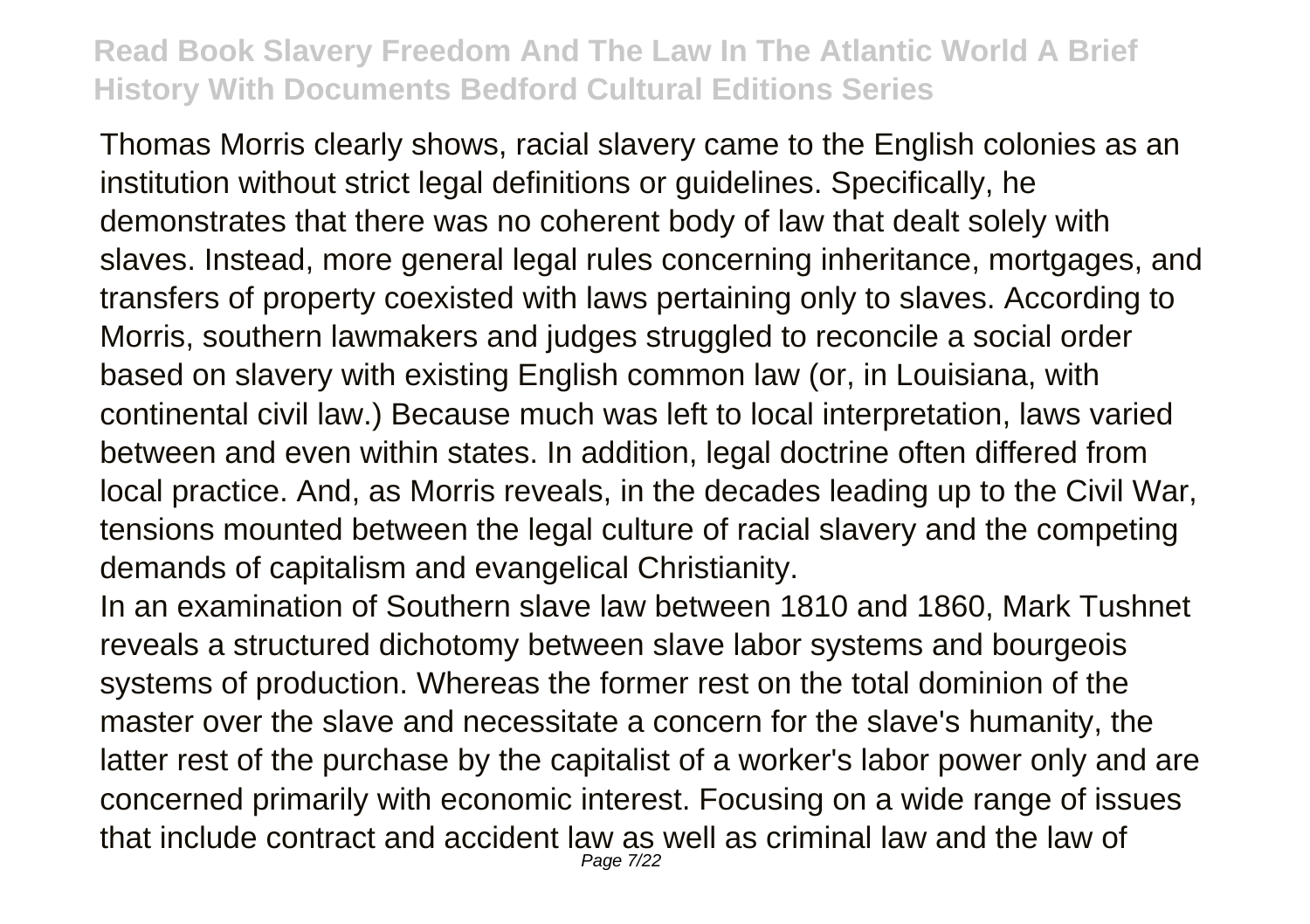manumission, he shows how Southern slave law had to respond to the competing pressures of humanity and interest. Beginning with a critical evaluation of slave law, the author develops the conceptual framework for his own perspective on the legal system, drawing on the works of Marx and Weber. He then examines four appellate court cases decided in three different states, from civil-law Louisiana to commonlaw North Carolina, at widely separated times, from 1818 to 1858. Professor Tushnet finds that the cases display a continuing but never wholly successful attempt at distinguish between law and sentiment as modes of regulating social interactions involving slaves. Also, the cases show that the primary method of accommodating law and sentiment was an attempt to use rigid categories to confine the law of slavery to what was thought its proper sphere. Mark Tushnet is Professor of Law at the University of Wisconsin. Originally published in 1981. The Princeton Legacy Library uses the latest printon-demand technology to again make available previously out-of-print books from the distinguished backlist of Princeton University Press. These editions preserve the original texts of these important books while presenting them in durable paperback and hardcover editions. The goal of the Princeton Legacy Library is to vastly increase access to the rich scholarly heritage found in the thousands of books published by Princeton University Press since its founding in Page 8/22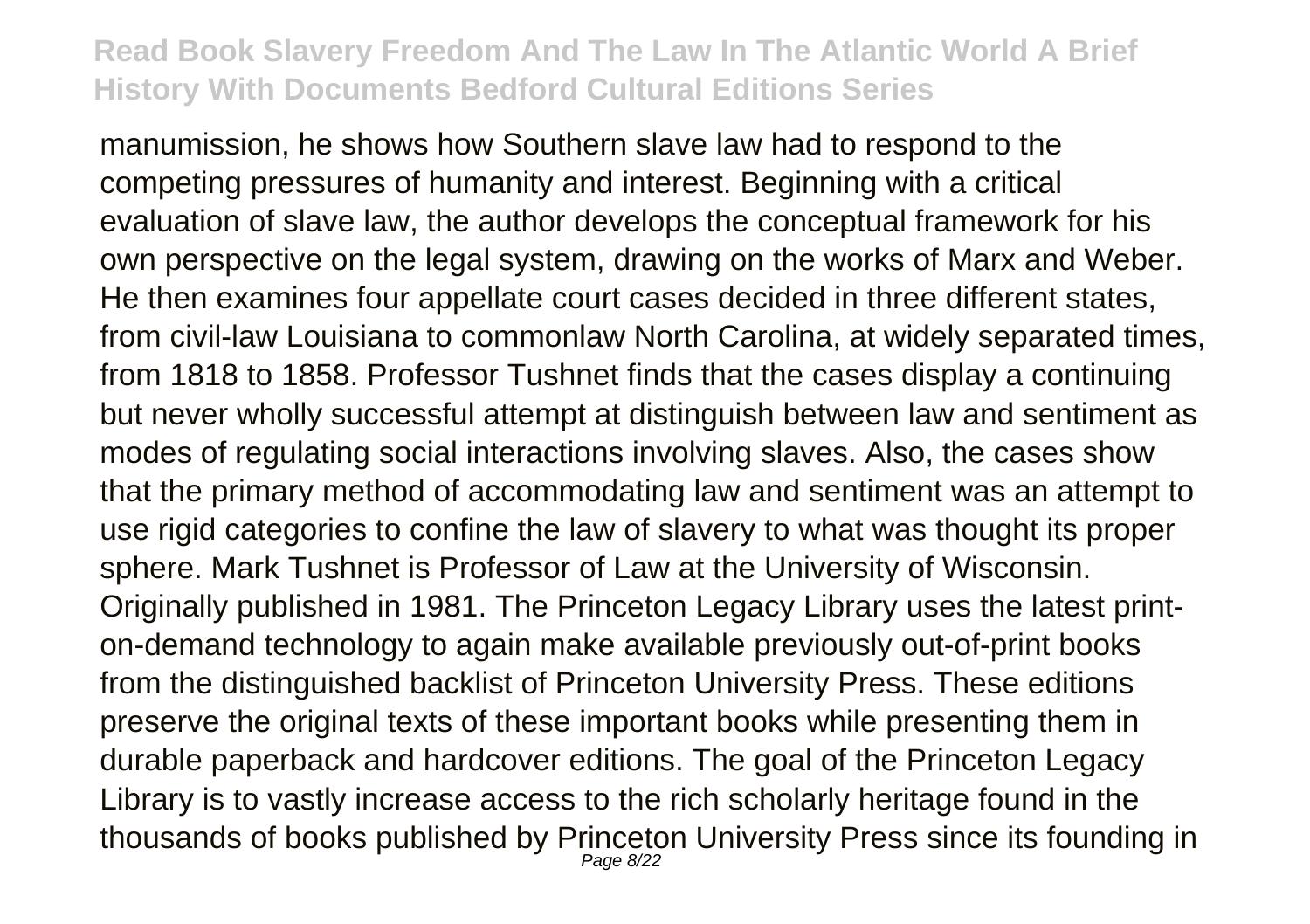#### 1905.

This "superbly researched and engaging" (The Wall Street Journal) true story about five boys who were kidnapped in the North and smuggled into slavery in the Deep South—and their daring attempt to escape and bring their captors to justice belongs "alongside the work of Harriet Beecher Stowe, Edward P. Jones, and Toni Morrison" (Jane Kamensky, Professor of American History at Harvard University). Philadelphia, 1825: five young, free black boys fall into the clutches of the most fearsome gang of kidnappers and slavers in the United States. Lured onto a small ship with the promise of food and pay, they are instead met with blindfolds, ropes, and knives. Over four long months, their kidnappers drive them overland into the Cotton Kingdom to be sold as slaves. Determined to resist, the boys form a tight brotherhood as they struggle to free themselves and find their way home. Their ordeal—an odyssey that takes them from the Philadelphia waterfront to the marshes of Mississippi and then onward still—shines a glaring spotlight on the Reverse Underground Railroad, a black market network of human traffickers and slave traders who stole away thousands of legally free African Americans from their families in order to fuel slavery's rapid expansion in the decades before the Civil War. "Rigorously researched, heartfelt, and dramatically concise, Bell's investigation illuminates the role slavery played in Page 9/22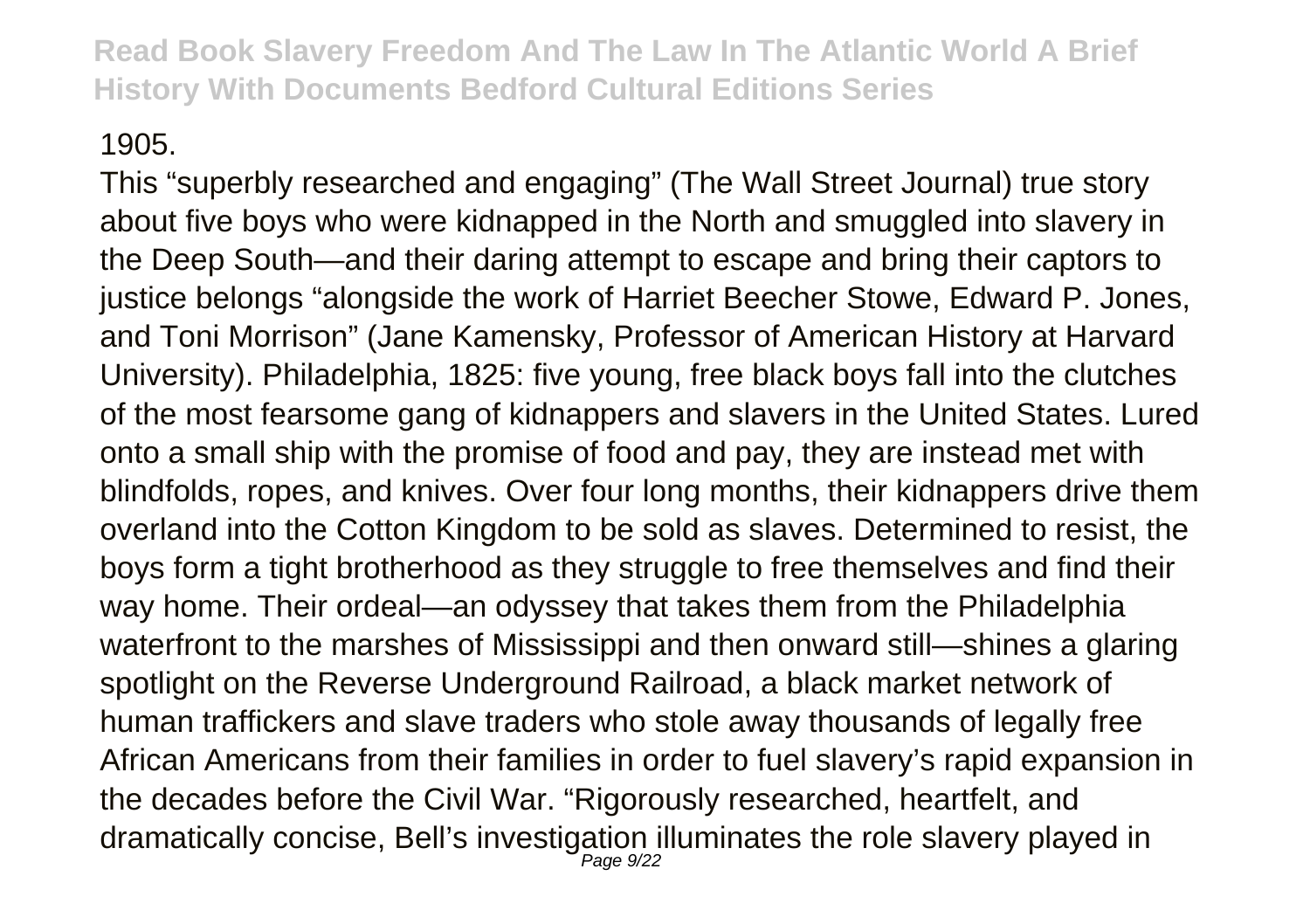the systemic inequalities that still confront Black Americans" (Booklist). In Force and Freedom, Kellie Carter Jackson provides the first historical analysis exclusively focused on the tactical use of violence among antebellum black activists. Through tactical violence, argues Carter Jackson, abolitionist leaders created the conditions that necessitated the Civil War.

The story of the longest and most complex legal challenge to slavery in American history For over seventy years and five generations, the enslaved families of Prince George's County, Maryland, filed hundreds of suits for their freedom against a powerful circle of slaveholders, taking their cause all the way to the Supreme Court. Between 1787 and 1861, these lawsuits challenged the legitimacy of slavery in American law and put slavery on trial in the nation's capital. Piecing together evidence once dismissed in court and buried in the archives, William Thomas tells an intricate and intensely human story of the enslaved families (the Butlers, Queens, Mahoneys, and others), their lawyers (among them a young Francis Scott Key), and the slaveholders who fought to defend slavery, beginning with the Jesuit priests who held some of the largest plantations in the nation and founded a college at Georgetown. A Question of Freedom asks us to reckon with the moral problem of slavery and its legacies in the present day.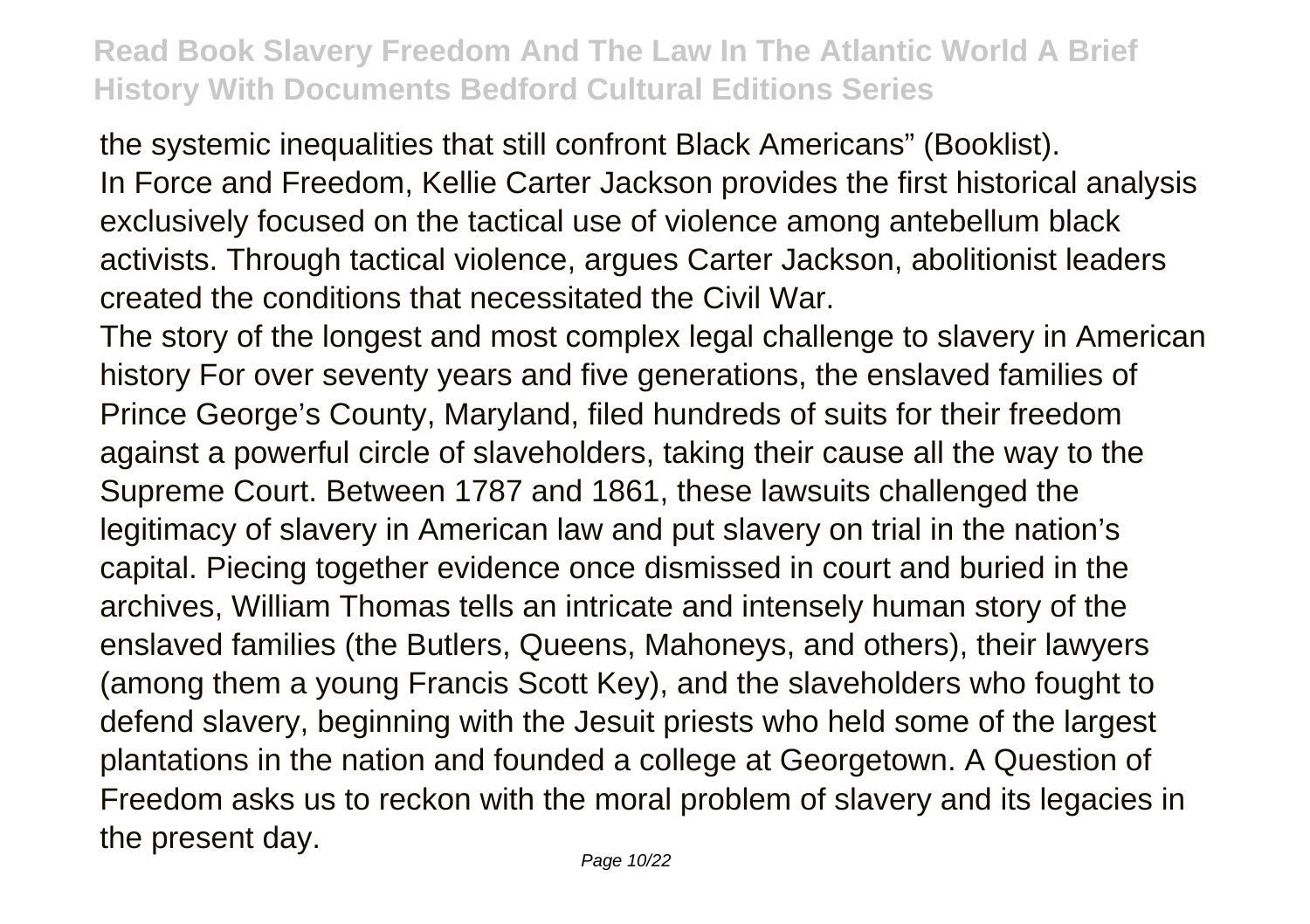"There Are No Slaves in France": The Political Culture of Race and Slavery in the Ancient Regime examines the paradox of political antislavery and institutional racism in the century prior to the French Revolution. Black slaves who came to France as domestic servants of colonial masters challenged their servitude in courts. On the basis of the Freedom Principle, ?a judicial maxim granting freedom to any slave who set foot in the kingdom, hundreds of slaves won their freedom.

Central to the development of the American legal system, writes Professor Finkelman in Slavery & the Law, is the institution of slavery. It informs us not only about early concepts of race and property, but about the nature of American democracy itself. Prominent historians of slavery and legal scholars analyze the intricate relationship between slavery, race, and the law from the earliest Black Codes in colonial America to the passage of the Fugitive Slave Law and the Dred Scott decision prior to the Civil War. Slavery & the Law's wide-ranging essays focus on comparative slave law, auctioneering practices, rules of evidence, and property rights, as well as issues of criminality, punishment, and constitutional law. What emerges from this multi-faceted portrait is a complex legal system designed to ensure the property rights of slave-holders and to institutionalize racism. The ultimate result was to strengthen the institution of slavery in the midst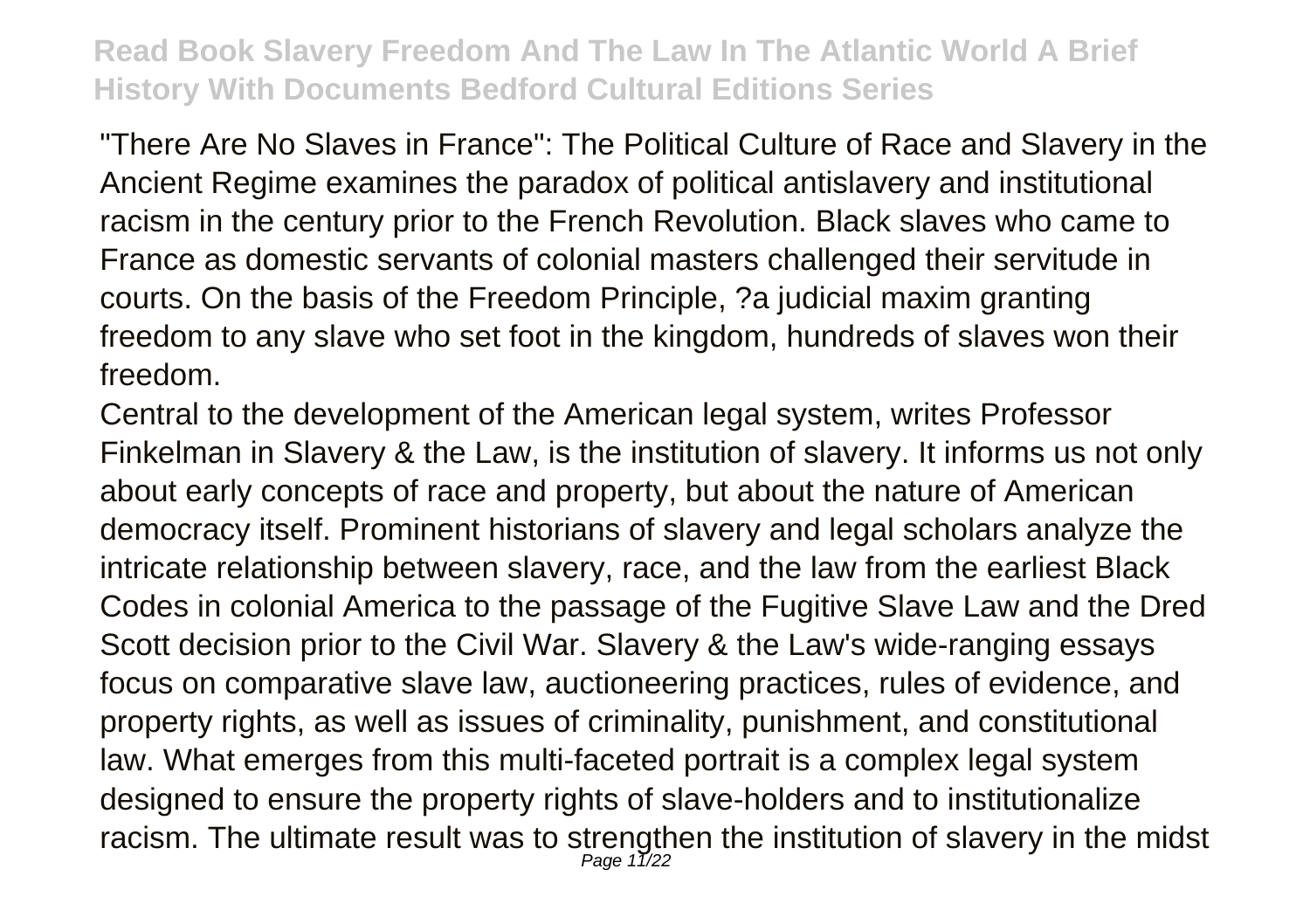of a growing trend toward democracy in the mid-nineteenth-century Atlantic community.

Modern international criminal law typically traces its origins to the twentiethcentury Nuremberg and Tokyo trials, excluding the slave trade and abolition. Yet, as this book shows, the slave trade and abolition resound in international criminal law in multiple ways. Its central focus lies in a close examination of the oftencontroversial litigation, in the first part of the nineteenth century, arising from British efforts to capture slave ships, much of it before Mixed Commissions. With archival-based research into this litigation, it explores the legal construction of socalled 'recaptives' (slaves found on board captured slave ships). The book argues that, notwithstanding its promise of freedom, the law actually constructed recaptives restrictively. In particular, it focused on questions of intervention rather than recaptives' rights. At the same time it shows how a critical reading of the archive reveals that recaptives contributed to litigation in important, but hitherto largely unrecognized, ways. The book is, however, not simply a contribution to the history of international law. Efforts to deliver justice through international criminal law continue to face considerable challenges and raise testing questions about the construction  $-$  and alternative construction  $-$  of victims. By inscribing the recaptive in international criminal legal history, the book offers an original<br>
<sub>Page 12/22</sub>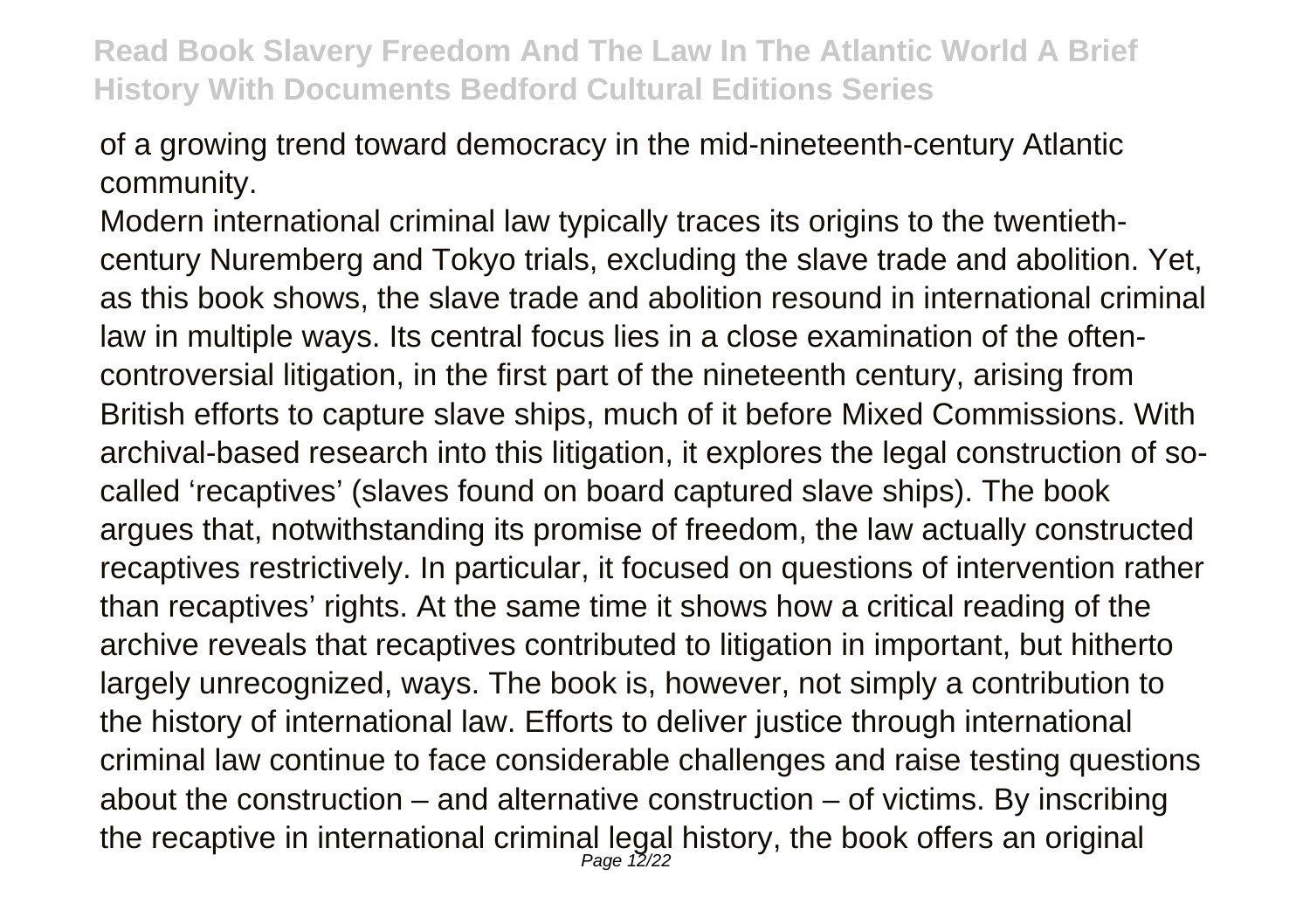contribution to these contentious issues and a reflection on critical international criminal legal history writing and its accompanying methodological and political choices.

This book examines emancipation after the Emancipation Proclamation of 1863. Focusing on the making and meaning of the Thirteenth Amendment, Final Freedom looks at the struggle among legal thinkers, politicians, and ordinary Americans in the North and the border states to find a way to abolish slavery that would overcome the inadequacies of the Emancipation Proclamation. The book tells the dramatic story of the creation of a constitutional amendment and reveals an unprecedented transformation in American race relations, politics, and constitutional thought. Using a wide array of archival and published sources, Professor Vorenberg argues that the crucial consideration of emancipation occurred after, not before, the Emancipation Proclamation; that the debate over final freedom was shaped by a level of volatility in party politics underestimated by prior historians; and that the abolition of slavery by constitutional amendment represented a novel method of reform that transformed attitudes toward the Constitution.

A Pulitzer Prize-winning history of the mistreatment of black Americans. In this 'precise and eloquent work' - as described in its Pulitzer Prize citation - Douglas Page 13/22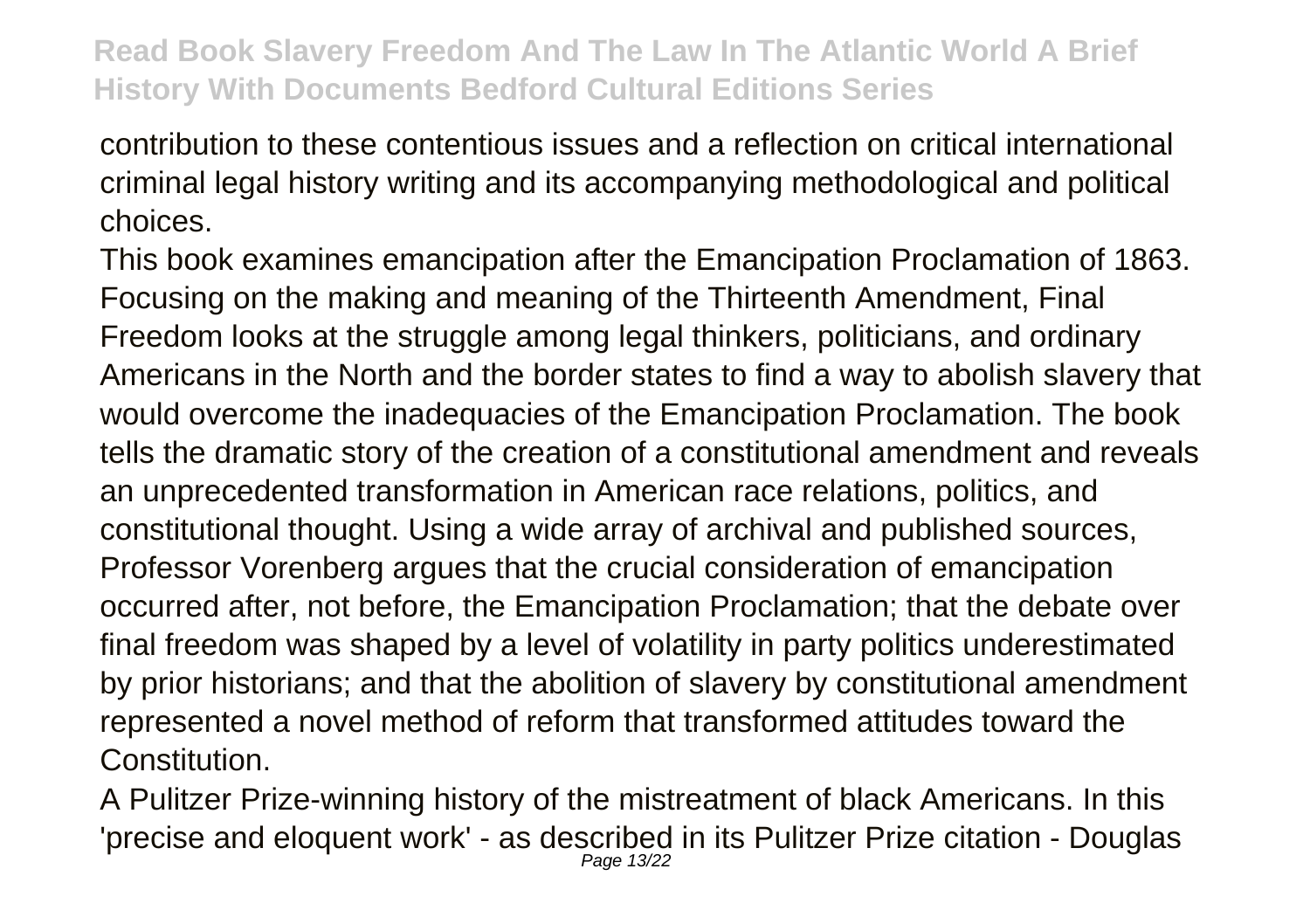A. Blackmon brings to light one of the most shameful chapters in American history - an 'Age of Neoslavery' that thrived in the aftermath of the Civil War through the dawn of World War II. Using a vast record of original documents and personal narratives, Blackmon unearths the lost stories of slaves and their descendants who journeyed into freedom after the Emancipation Proclamation and then back into the shadow of involuntary servitude thereafter. By turns moving, sobering and shocking, this unprecedented account reveals these stories, the companies that profited the most from neoslavery, and the insidious legacy of racism that reverberates today.

As Louisiana and Cuba emerged from slavery in the late nineteenth century, each faced the question of what rights former slaves could claim. "Degrees of Freedom" compares and contrasts these two societies in which slavery was destroyed by war, and citizenship was redefined through social and political upheaval. Both Louisiana and Cuba were rich in sugar plantations that depended on an enslaved labor force. After abolition, on both sides of the Gulf of Mexico, ordinary people--cane cutters and cigar workers, laundresses and labor organizers--forged alliances to protect and expand the freedoms they had won. But by the beginning of the twentieth century, Louisiana and Cuba diverged sharply in the meanings attributed to race and color in public life, and in the Page 14/22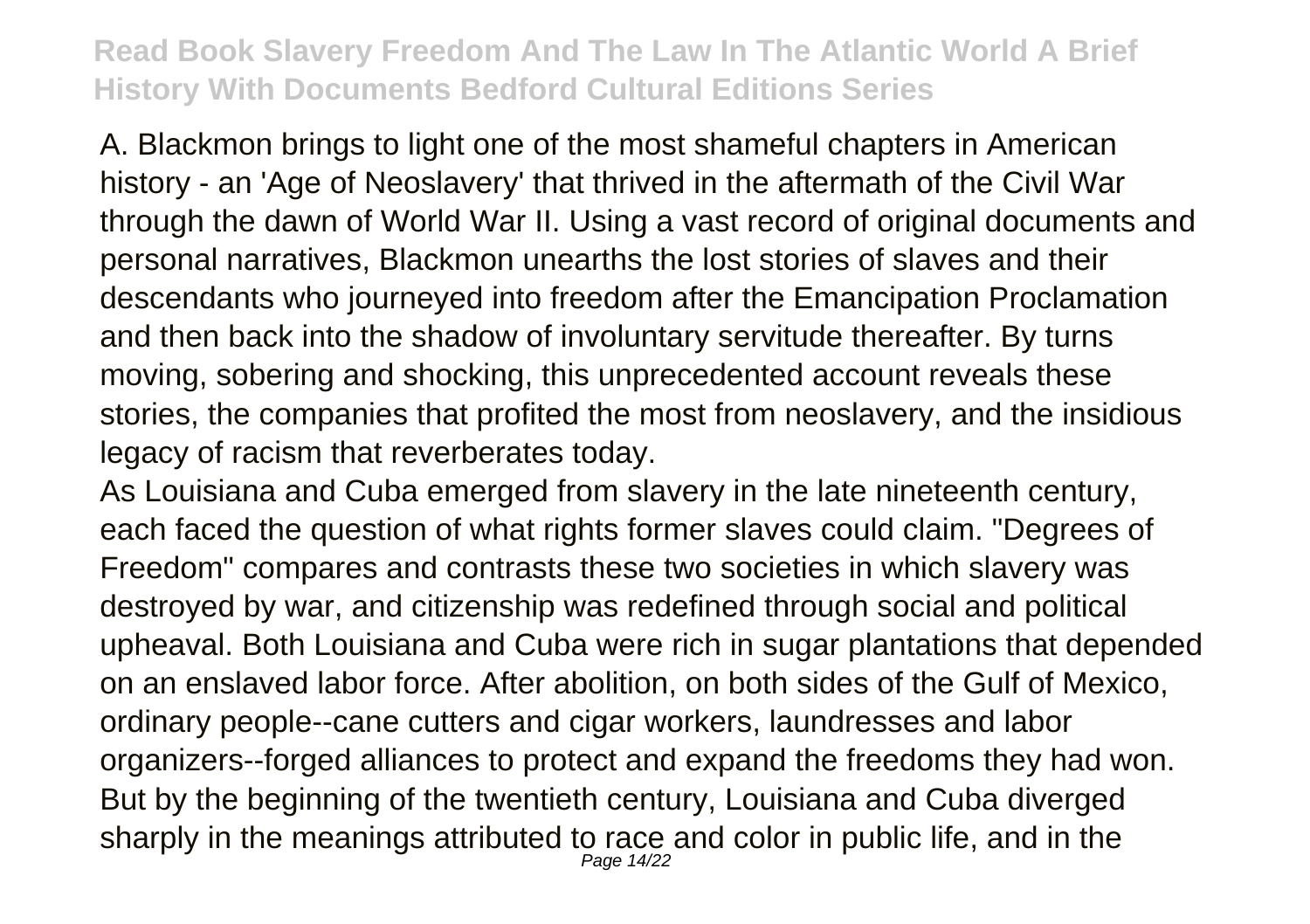boundaries placed on citizenship. Louisiana had taken the path of disenfranchisement and state-mandated racial segregation; Cuba had enacted universal manhood suffrage and had seen the emergence of a transracial conception of the nation. What might explain these differences? Moving through the cane fields, small farms, and cities of Louisiana and Cuba, Rebecca Scott skillfully observes the people, places, legislation, and leadership that shaped how these societies adjusted to the abolition of slavery. The two distinctive worlds also come together, as Cuban exiles take refuge in New Orleans in the 1880s, and black soldiers from Louisiana garrison small towns in eastern Cuba during the 1899 U.S. military occupation. Crafting her narrative from the words and deeds of the actors themselves, Scott brings to life the historical drama of race and citizenship in postemancipation societies.

The author begins with the birth of civil rights - the circumstances, acts and legacy of the 39th Congress, constitutional origins, passage and structure of the Act, moves through the Fourteenth Amendment and into restrictive interpretations and quiescent years, and finishes with a chapter on discerning the future from the past and the contemporary significance of the Act.

"A masterwork [by] the preeminent historian of the Civil War era."—Boston Globe Selected as a Notable Book of the Year by the New York Times Book Review, this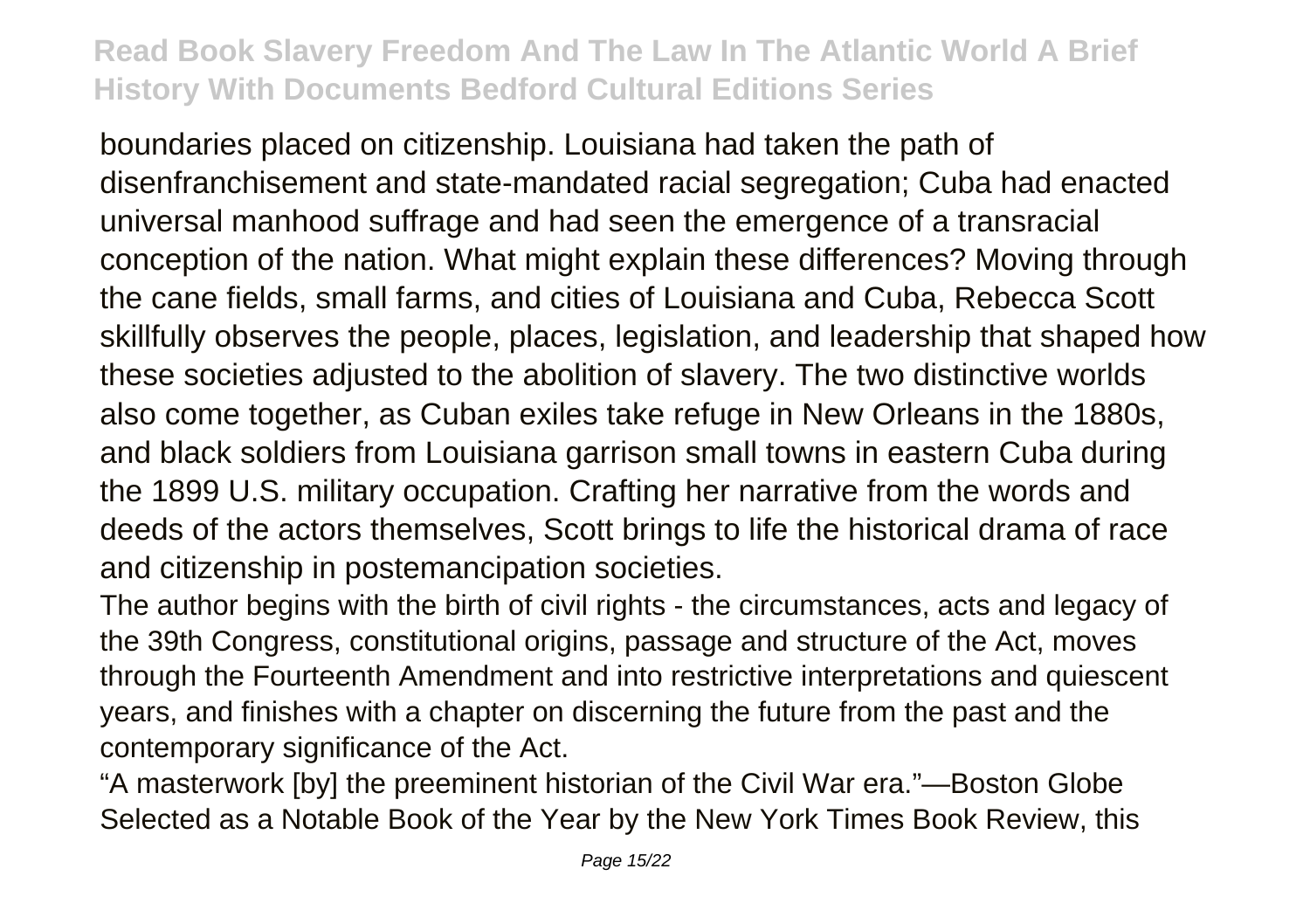landmark work gives us a definitive account of Lincoln's lifelong engagement with the nation's critical issue: American slavery. A master historian, Eric Foner draws Lincoln and the broader history of the period into perfect balance. We see Lincoln, a pragmatic politician grounded in principle, deftly navigating the dynamic politics of antislavery, secession, and civil war. Lincoln's greatness emerges from his capacity for moral and political growth.

Cora is a slave on a cotton plantation in Georgia. When Caesar, a recent arrival from Virginia, tells her about the Underground Railroad, they decide to take a terrifying risk and escape. Though they manage to find a station and head north, they are being hunted. Their first stop is South Carolina, in a city that initially seems like a haven. But the city's placid surface masks an insidious scheme designed for its black denizens. And even worse: Ridgeway, the relentless slave catcher, is close on their heels. The Dred Scott suit for freedom, argues Kelly M. Kennington, was merely the most famous example of a phenomenon that was more widespread in antebellum American jurisprudence than is generally recognized. The author draws on the case files of more than three hundred enslaved individuals who, like Dred Scott and his family, sued for freedom in the local legal arena of St. Louis. Her findings open new perspectives on the legal culture of slavery and the negotiated processes involved in freedom suits. As a gateway to the American West, a major port on both the Mississippi and Missouri Rivers, and a focal point in the rancorous national debate over slavery's expansion, St.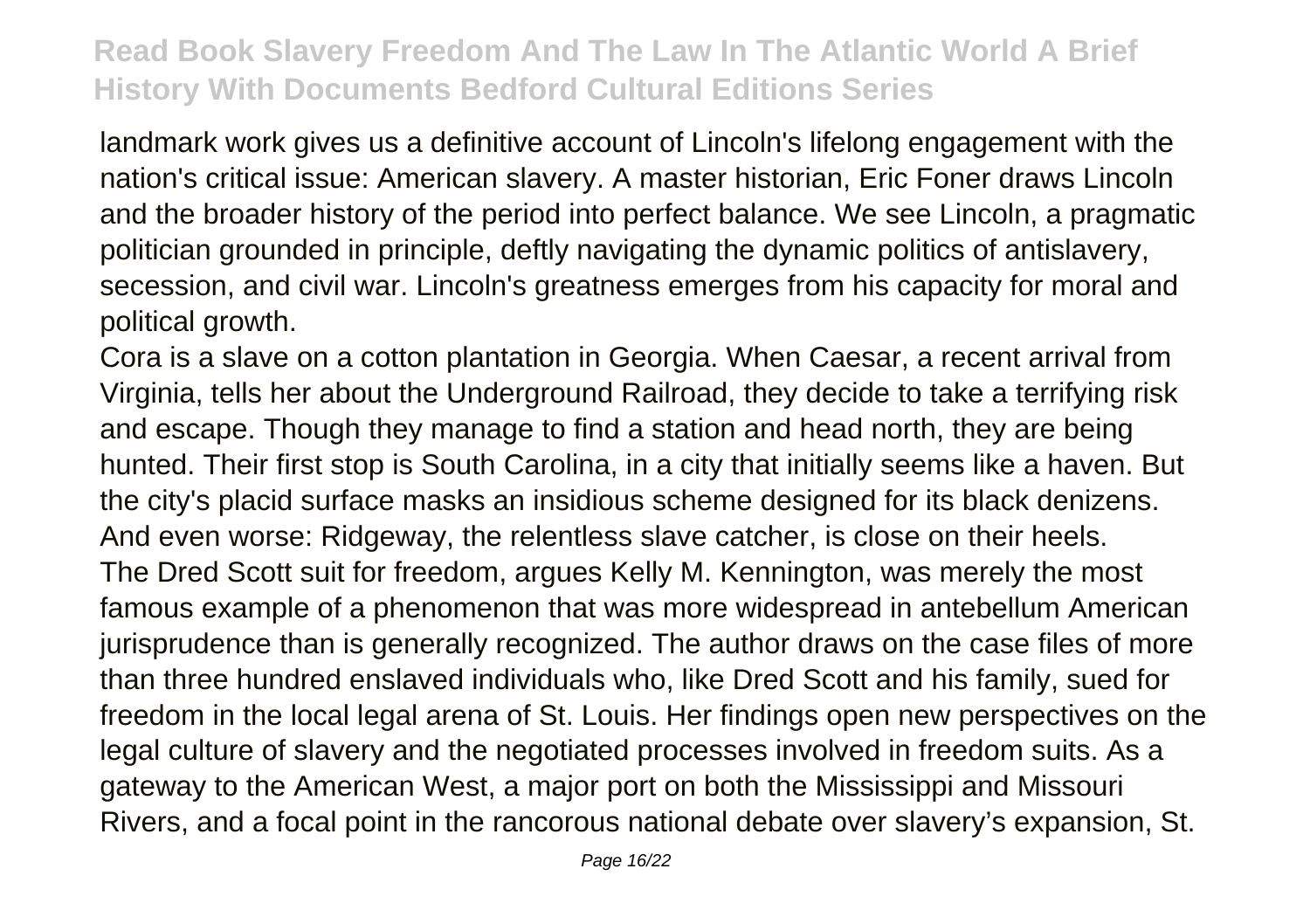Louis was an ideal place for enslaved individuals to challenge the legal systems and, by extension, the social systems that held them in forced servitude. Kennington offers an in-depth look at how daily interactions, webs of relationships, and arguments presented in court shaped and reshaped legal debates and public attitudes over slavery and freedom in St. Louis. Kennington also surveys more than eight hundred state supreme court freedom suits from around the United States to situate the St. Louis example in a broader context. Although white enslavers dominated the antebellum legal system in St. Louis and throughout the slaveholding states, that fact did not mean that the system ignored the concerns of the subordinated groups who made up the bulk of the American population. By looking at a particular example of one group's encounters with the law—and placing these suits into conversation with similar encounters that arose in appellate cases nationwide—Kennington sheds light on the ways in which the law responded to the demands of a variety of actors.

Explores the legal relationships of enslaved people and their descendants during the sixteenth and seventeenth centuries in Spanish America Atlantic slavery can be overwhelming in its immensity and brutality, as it involved more than 15 million souls forcibly displaced by European imperialism and consumed in building the global economy. Mastering the Law: Slavery and Freedom in the Legal Ecology of the Spanish Empire lays out the deep history of Iberian slavery, explores its role in the Spanish Indies, and shows how Africans and their descendants used and shaped the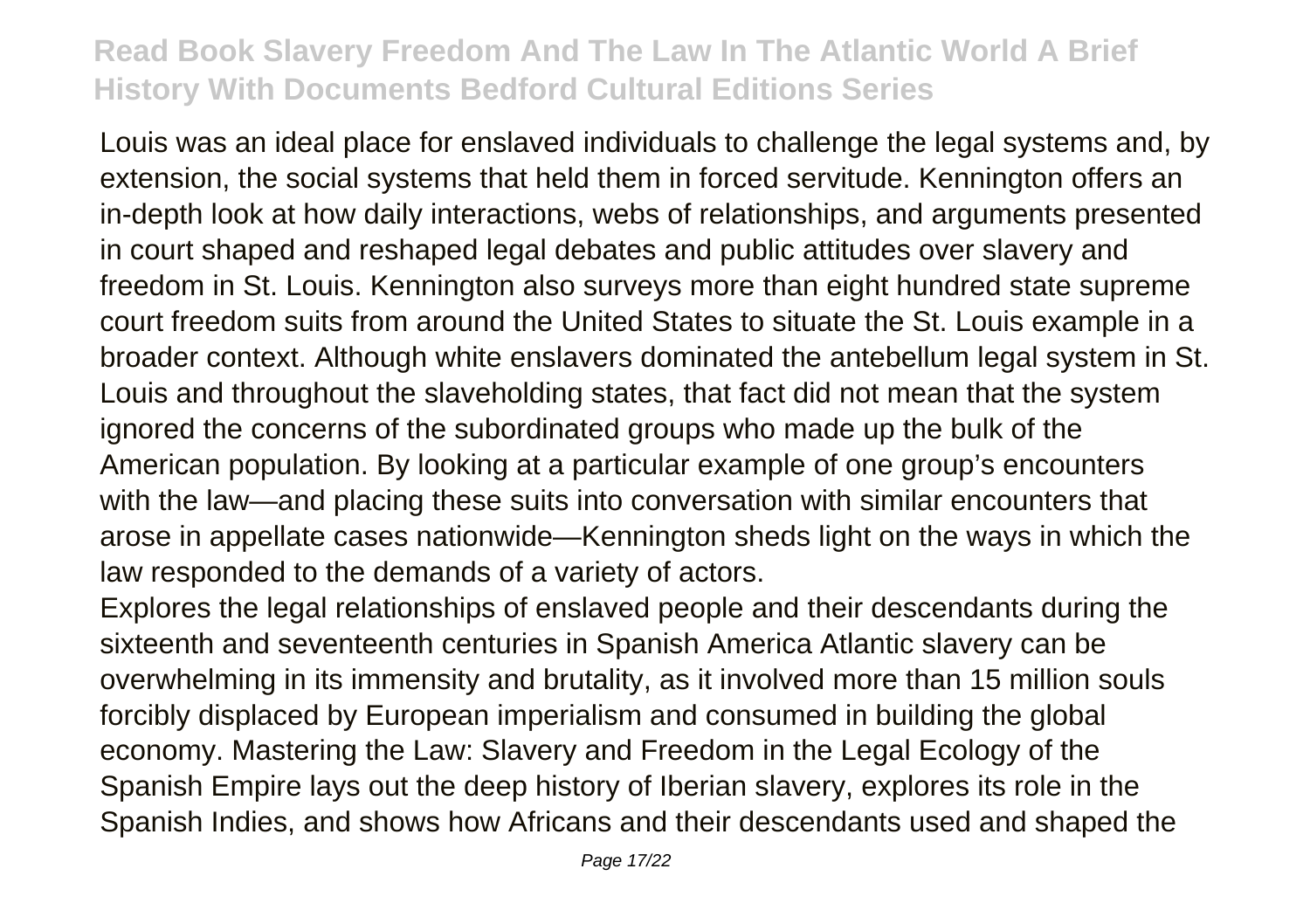legal system as they established their place in Iberoamerican society during the seventeenth century. Ricardo Raúl Salazar Rey places the institution of slavery and the people involved with it at the center of the creation story of Latin America. Iberoamerican customs and laws and the institutions that enforced them provided a common language and a forum to resolve disputes for Spanish subjects, including enslaved and freedpeople. The rules through which Iberian conquerors, settlers, and administrators incorporated Africans into the expanding Empire were developed out of the need of a distant crown to find an enforceable consensus. Africans and their mestizo descendants, in turn, used and therefore molded Spanish institutions to serve their interests.Salazar Rey mined extensively the archives of secular and religious courts, which are full of complex disputes, unexpected subversions, and tactical alliances among enslaved people, freedpeople, and the crown. The narrative unfolds around vignettes that show Afroiberians building their lives while facing exploitation and inequality enforced through violence. Salazar Rey deals mostly with cases originating from Cartagena de Indias, a major Atlantic port city that supported the conquest and rule of the Indies. His work recovers the voices and indomitable ingenuity that enslaved people and their descendants displayed when engaging with the Spanish legal ecology. The social relationships animating the case studies represent the broader African experience in the Americas during the sixteenth and seventeenth centuries. This magisterial study, ten years in the making by one of the field's most distinguished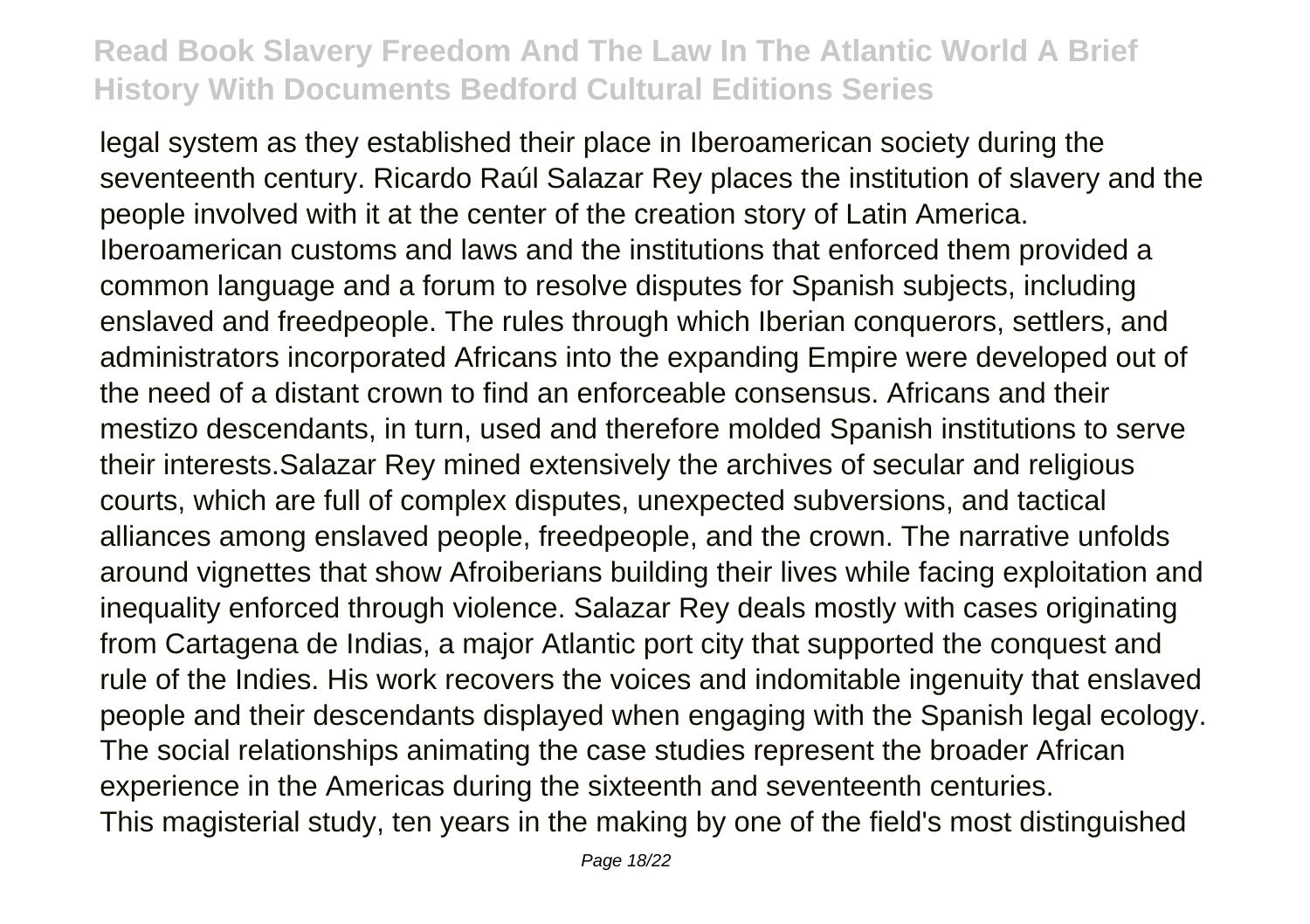historians, will be the first to explore the impact fugitive slaves had on the politics of the critical decade leading up to the Civil War. Through the close reading of diverse sources ranging from government documents to personal accounts, Richard J. M. Blackett traces the decisions of slaves to escape, the actions of those who assisted them, the many ways black communities responded to the capture of fugitive slaves, and how local laws either buttressed or undermined enforcement of the federal law. Every effort to enforce the law in northern communities produced levels of subversion that generated national debate so much so that, on the eve of secession, many in the South, looking back on the decade, could argue that the law had been effectively subverted by those individuals and states who assisted fleeing slaves.

Providing a unique critical perspective to debates on slavery, this book brings the literature on transatlantic slavery into dialogue with research on informal sector labour, child labour, migration, debt, prisoners, and sex work in the contemporary world in order to challenge popular and policy discourse on modern slavery.

Pulitzer Prize-winning historian Eric Foner tells the story of how, between 1830 and 1860, three remarkable men from New York city - a journalist, a furniture polisher, and a black minister - led a secret network that helped no fewer than 3,000 fugitive slaves from the southern states of America to a new life of liberty in Canada.

In a rapidly changing New York, two forces battled for the city's soul: the pro-slavery New Yorkers who kept the illegal slave trade alive and well, and the abolitionists fighting for freedom. We often think of slavery as a southern phenomenon, far removed from the booming<br>Page 19/22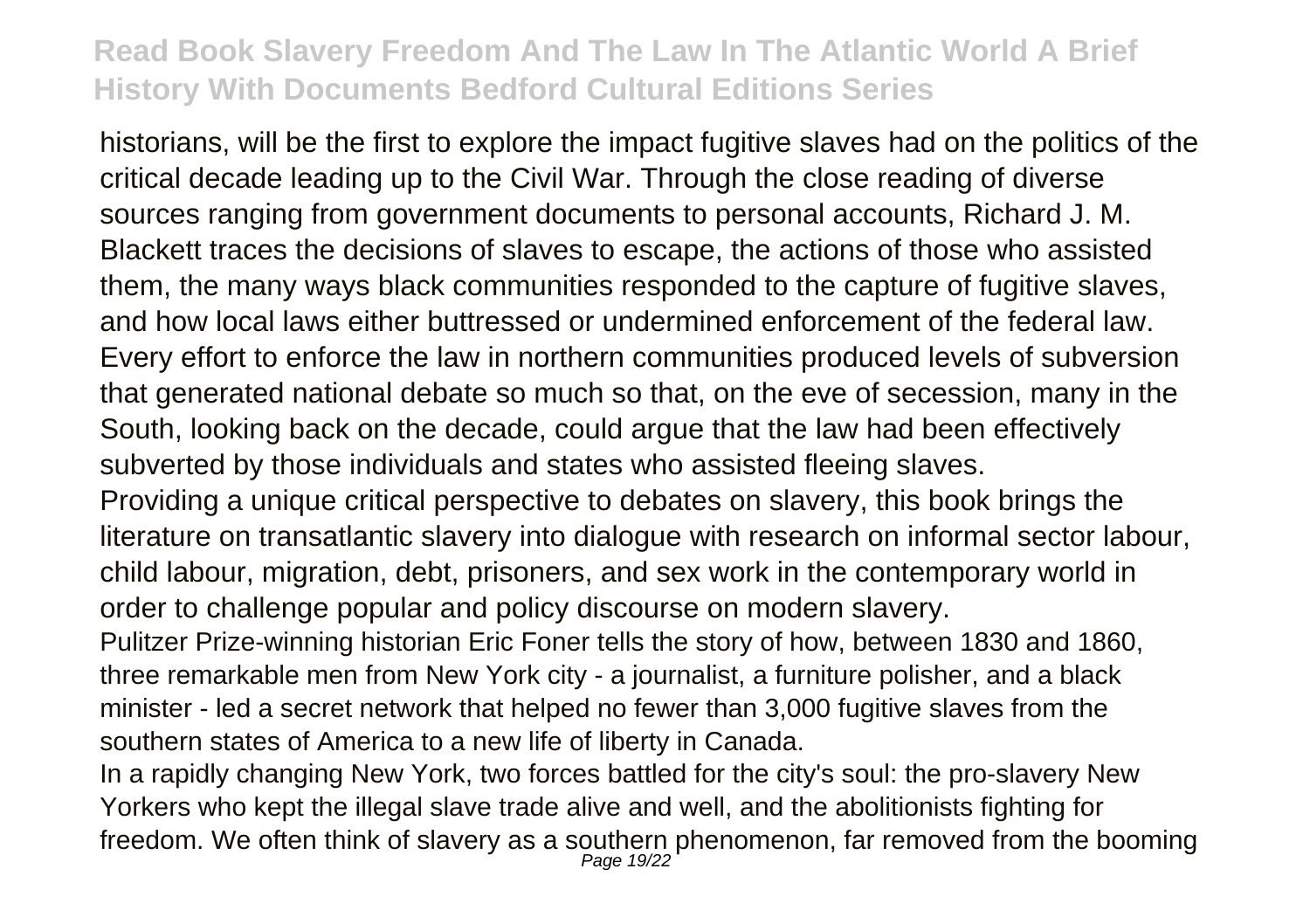cities of the North. But even though slavery had been outlawed in Gotham by the 1830s, Black New Yorkers were not safe. Not only was the city built on the backs of slaves; it was essential in keeping slavery and the slave trade alive. In The Kidnapping Club, historian Jonathan Daniel Wells tells the story of the powerful network of judges, lawyers, and police officers who circumvented anti-slavery laws by sanctioning the kidnapping of free and fugitive African Americans. Nicknamed "The New York Kidnapping Club," the group had the tacit support of institutions from Wall Street to Tammany Hall whose wealth depended on the Southern slave and cotton trade. But a small cohort of abolitionists, including Black journalist David Ruggles, organized tirelessly for the rights of Black New Yorkers, often risking their lives in the process. Taking readers into the bustling streets and ports of America's great Northern metropolis, The Kidnapping Club is a dramatic account of the ties between slavery and capitalism, the deeply corrupt roots of policing, and the strength of Black activism.

Contrary to popular perception, slavery persisted in the North well into the nineteenth century. This was especially the case in New Jersey, the last northern state to pass an abolition statute, in 1804. Because of the nature of the law, which freed children born to enslaved mothers only after they had served their mother's master for more than two decades, slavery continued in New Jersey through the Civil War. Passage of the Thirteenth Amendment in 1865 finally destroyed its last vestiges. The Ragged Road to Abolition chronicles the experiences of slaves and free blacks, as well as abolitionists and slaveholders, during slavery's slow northern death. Abolition in New Jersey during the American Revolution was a contested battle, in which constant economic devastation and fears of freed blacks overrunning the state government limited their ability to gain freedom. New Jersey's gradual abolition law kept at least a quarter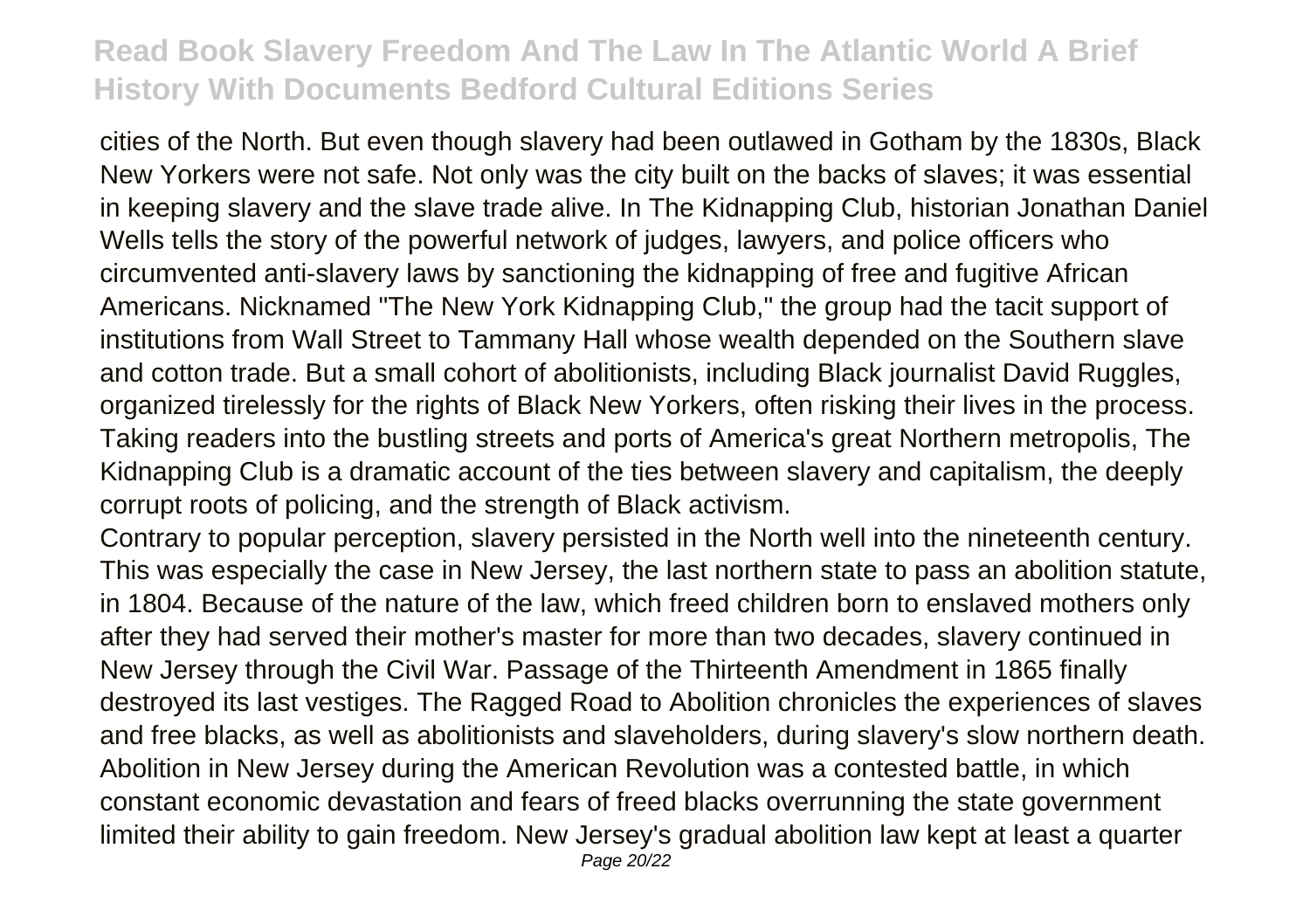of the state's black population in some degree of bondage until the 1830s. The sustained presence of slavery limited African American community formation and forced Jersey blacks to structure their households around multiple gradations of freedom while allowing New Jersey slaveholders to participate in the interstate slave trade until the 1850s. Slavery's persistence dulled white understanding of the meaning of black freedom and helped whites to associate "black" with "slave," enabling the further marginalization of New Jersey's growing free black population. By demonstrating how deeply slavery influenced the political, economic, and social life of blacks and whites in New Jersey, this illuminating study shatters the perceived easy dichotomies between North and South or free states and slave states at the onset of the Civil War.

This book investigates the legal evolution of the "free soil principle" in England, France and the Low Countries during the Early Modern period (ca. 1500–1800), which essentially stated that, as soon as slaves entered a certain country, they would immediately gain their freedom. This book synthesizes the existing literature on the origins and evolution of the principle, adds new insights by drawing on previously undiscussed primary sources on the development of free soil in the Low Countries and employs a pan-Western, European and comparative approach to identify and explain the differences and similarities in the application of this principle in France, England and the Low Countries. Divided into four sections, the book begins with a brief introduction to the subject matter, putting it in its historical context. Slavery is legally defined, using the established international law definition, and both the status of slavery in Europe before the Early Modern Period and the Atlantic slave trade are discussed. Secondly, the book assesses the legal origins of the free soil principle in England, France and the Low